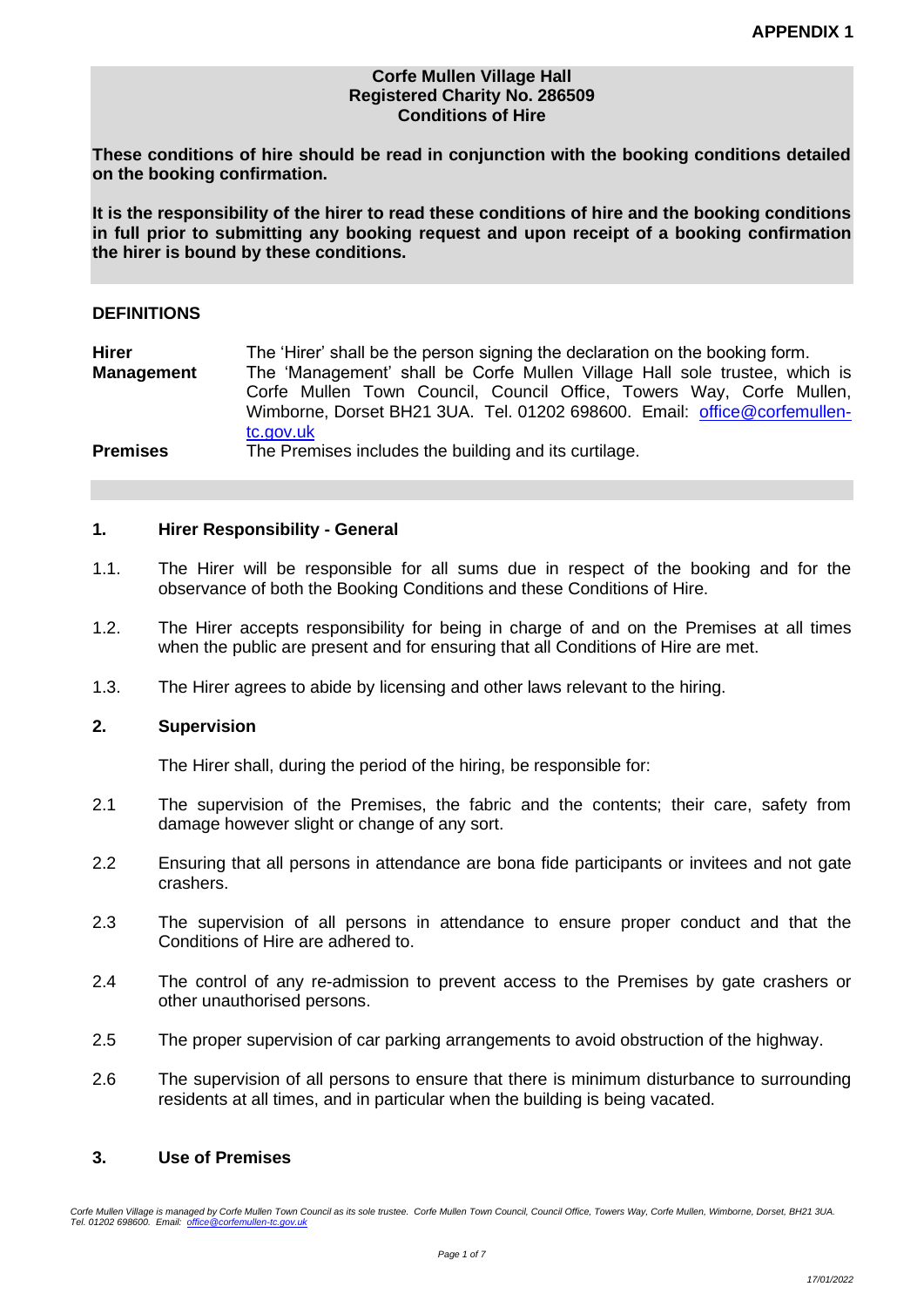- 3.1 The Hirer shall not use the Premises for any purpose other than that declared on the booking form and shall not sub-hire the Premises.
- 3.2 The Hirer shall not allow the Premises to be used for any unlawful purpose or in any unlawful way, nor do anything or bring onto the Premises anything which may endanger the same or render invalid any insurance policies.

### **4. Licensable Activities**

4.1 The Hall has a Premises Licence authorising the following regulated entertainment and licensable activities from 09:00 to 23:00 Monday to Thursday and Sunday and from 09:00 to 23:45 on Friday and Saturday:

| Performance of plays       | Performance of dance     |  |
|----------------------------|--------------------------|--|
| <b>Exhibition of films</b> | Making music             |  |
| Indoor sporting events     | Dancing                  |  |
| Performance of live music  | Other similar activities |  |
| Playing of recorded music  |                          |  |

- 4.2 Activities requiring a licence not listed above are not permitted at the hall other than sale of alcohol where both the necessary permission and licence must be obtained in advance of the hiring (see Sections 5 & 6 below).
- 4.3 The Hall has a licence with the Performing Rights Society for the performance of copyright music. A Phonographic Performance Limited (PPL) licence is required unless the playing of sound recordings is for the benefit of a not-for-profit club, society or other organisation having charitable purposes if its main objectives are charitable or are for promoting religion, education or social welfare.
- 4.4 If the Hirer is a commercial business of any kind or sole trader, they will require their own PPL licence, which will be requested before any booking is confirmed.
- 4.5 The Hirer is responsible for obtaining any other licences which are required in respect of the hiring.

# **5. Consumption of alcohol**

5.1 The Hirer shall seek permission from the Management at the time of provisional booking for the consumption of alcohol during the hiring and *whether or not* alcohol is to be sold during the hiring. The outcome of the decision shall be advised before the booking is confirmed.

## **6. Sale of alcohol**

- 6.1 The Hirer will also seek, if required, written permission at the time of booking from the Management for the sale of alcohol *in addition to* permission for the consumption of alcohol.
- 6.2 Where permission for the sale has been granted, the Hirer shall be responsible for providing copies of all necessary licensing to the Management at least 7 days prior to the booking.
- 6.4 Last orders must be called by 22:45 and all alcohol sales cease at 23:00 prompt. Bar facilities must be clear of the Premises by 23:45 (Fridays and Saturdays) and by 22:45 on all other days.

# **7. Gaming, betting and lotteries**

*Corfe Mullen Village is managed by Corfe Mullen Town Council as its sole trustee. Corfe Mullen Town Council, Council Office, Towers Way, Corfe Mullen, Wimborne, Dorset, BH21 3UA. Tel. 01202 698600. Email: [office@corfemullen-tc.gov.uk](mailto:office@corfemullen-pc.gov.uk)*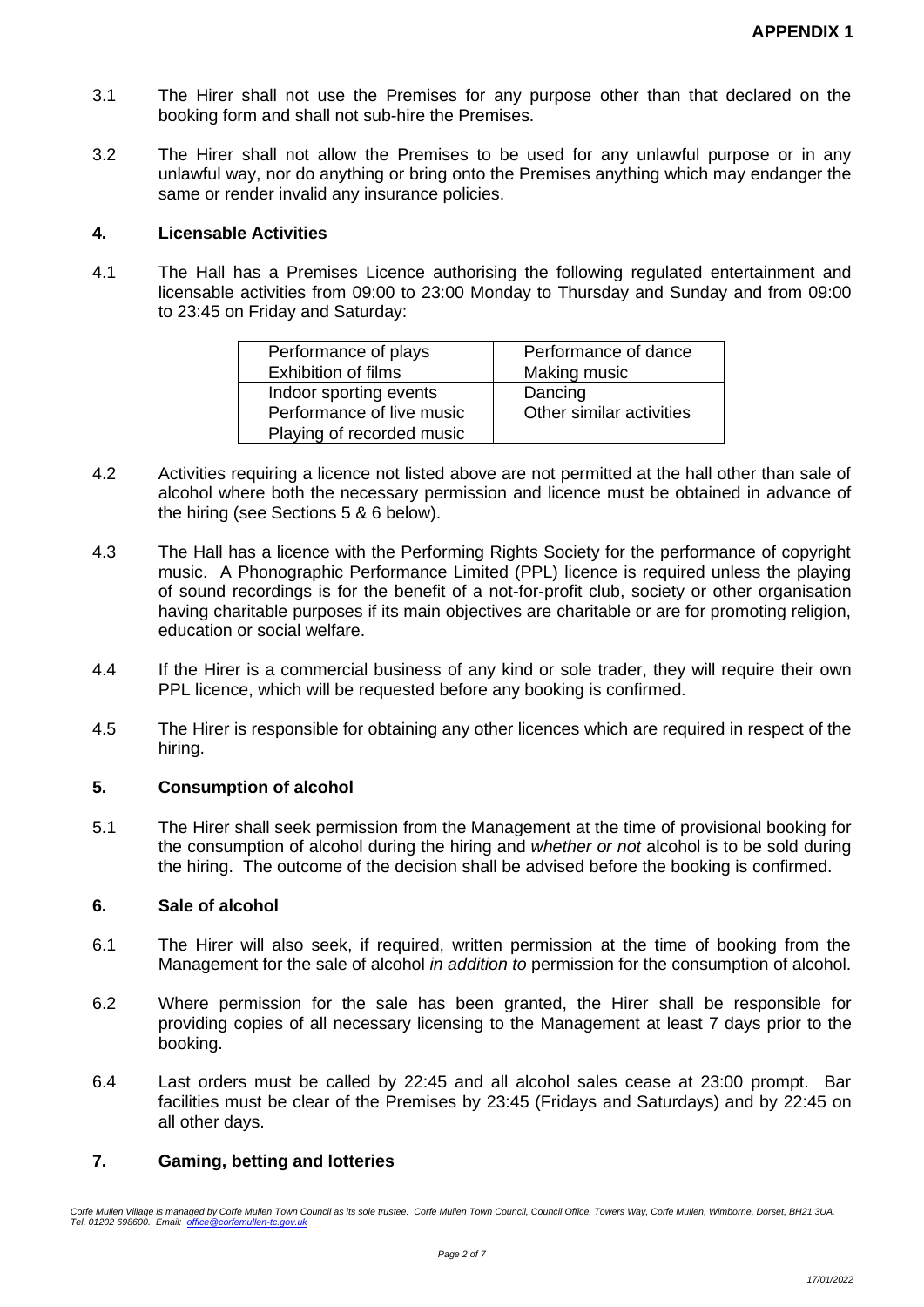7.1 The Hirer shall ensure that nothing is done on or in relation to the Premises in contravention of the law relating to gaming, betting and lotteries.

# **8. Bouncy Castles and other inflatable apparatus**

- 8.1 Bouncy castles and similar inflatables of a restricted size only are allowed, and only at the discretion of the Management. The Hirer is solely responsible for all matters arising or liability from the use of a bouncy castle or inflatable, including injury to anyone at their event, e.g., another child.
- 8.2 The Hirer shall provide copies of all insurances covering the use of inflatables being used at least 7 days prior to the booking.

## **9. Film shows**

- 9.1 Children shall be restricted from viewing age-restricted films classified according to the recommendations of the British Board of Film Classification.
- 9.2 Hirers should ensure that they have the appropriate copyright licences for film.

### **10. Dangerous and unsuitable performances**

10.1 Performances involving danger to the public or of a sexually explicit nature shall not be permitted.

## **11. Animals**

11.1 The Hirer shall ensure that no animals (including birds) except guide and assistance dogs are brought into the Premises, other than for a special event agreed to by the Management. No animals whatsoever are to enter the kitchen at any time.

# **12. Stiletto heels**

12.1 No stiletto heels are to be worn on the Premises and the Hirer shall ensure that this is brought to the attention of all attendees.

### **13. Capacity**

13.1 The Hirer agrees not to exceed the maximum permitted number of people per room which is as follows:

| Room              | Lay-out                         | <b>Total Capacity</b> |
|-------------------|---------------------------------|-----------------------|
| <b>Main Hall</b>  | Seating at tables only          | 100                   |
| <b>Main Hall</b>  | Seated audience (theatre style) | 195                   |
| <b>Small Hall</b> | Seating at tables/informal      | 25                    |
| <b>Small Hall</b> | Seated audience                 | 40                    |
| Lounge            | Informal seating                | 20                    |

## **14. Public Safety Compliance**

- 14.1 **Appendix 1** to these conditions provides instructions on the action to be taken in the event of fire or any other emergency.
- 14.2 The Hirer shall ensure they are familiar with these instructions at the start of the booking.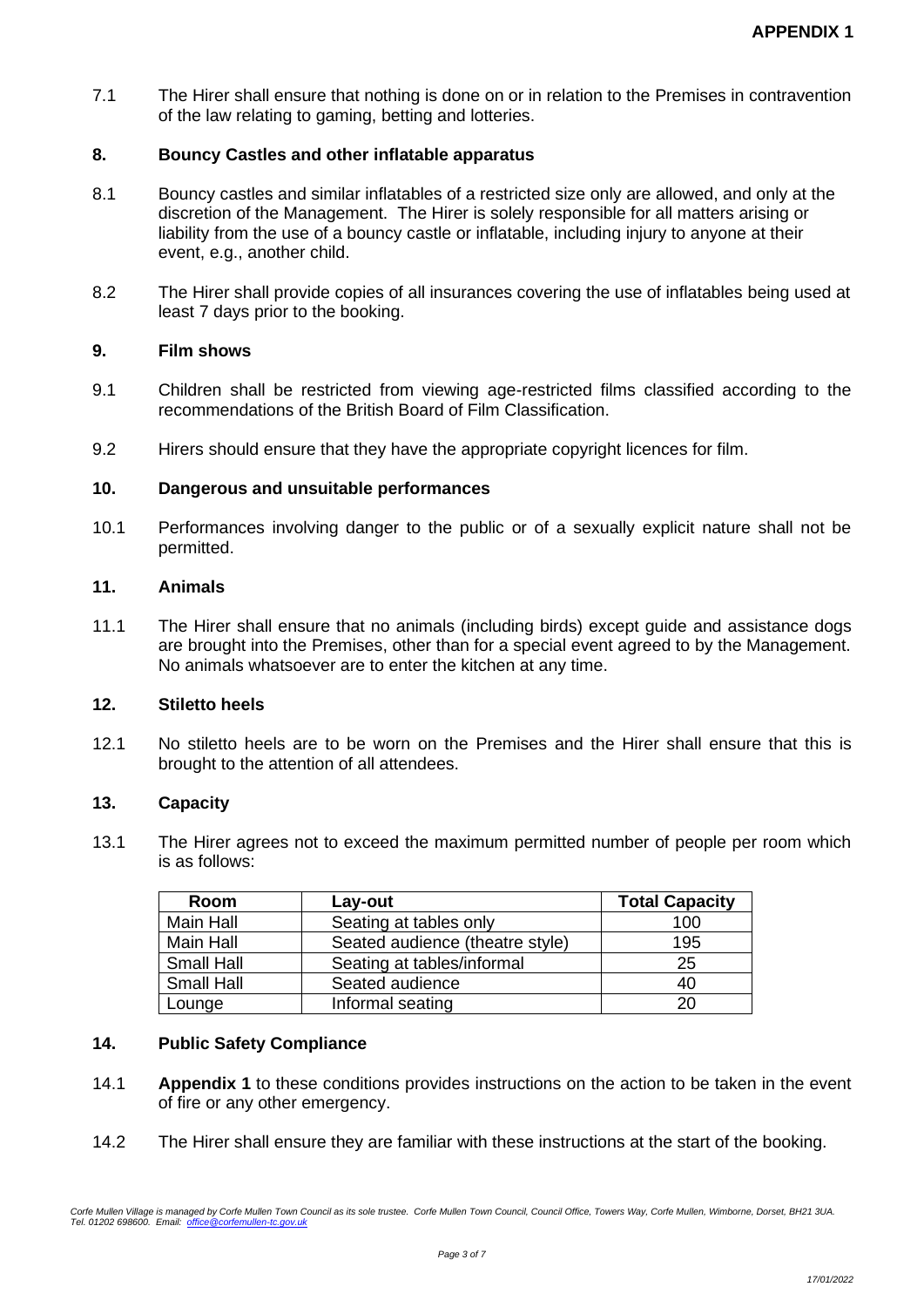- 14.3 The Hirer shall ensure that all means of escape are kept clear of obstructions during the period of hire and that all fire doors are kept closed.
- 14.4 The Hirer shall ensure that all relevant food health and hygiene legislation and regulations are observed.

### **15. Electrical appliances**

15.1 The Hirer shall ensure that any electrical appliances brought by them to the Premises and used there shall be safe, in good working order, and comply with current regulations.

## **16. Insurance and indemnity**

- 16.1 The Hirer shall be liable for:
	- (i) the cost of repair of any damage (including accidental and malicious damage) done to any part of the Premises including the curtilage and the contents of the Premises.
	- (ii) all claims, losses, damages and costs made against or incurred by the Management, their employees, volunteers, agents or invitees in respect of damage or loss of property or injury to persons arising as a result of the use of the Premises (including the storage of equipment) by the Hirer, and
	- (iii) all claims, losses, damages and costs made against or incurred by the Management, their employees, volunteers, agents or invitees as a result of any nuisance caused to a third party as a result of the use of the Premises by the Hirer, and subject to subclause 17.2, the Hirer shall indemnify and keep indemnified accordingly the Management their employees, volunteers, agents and invitees against such liabilities.
	- (iv) All liabilities in respect of the use of bouncy castles and inflatables in accordance with Clause 8.1.
- 16.2 The Management shall take out adequate insurance to cover the liabilities described in Clause 17.1 and may, for non-commercial hirers, at its discretion insure those liabilities. In this case the Management will claim on its insurance for any liability of the Hirer hereunder, but the Hirer shall indemnify and keep indemnified each the Management, their employees, volunteers, agents and invitees against (a) any insurance excess incurred and (b) the difference between the amount of the liability and the monies received under the insurance policy, where a claim has been made.
- 16.3 Commercial Hirers shall take out adequate insurance to cover liabilities described in Clause 17.1 and on demand shall produce the policy and current receipt or other evidence of cover to the Management. Failure to produce such policy and evidence of cover will render the hiring void and enable the Management to rehire the Premises to another hirer.
- 16.4 The Management shall insure against any claims arising out of its **own** negligence.

### **17. Accidents and dangerous occurrences**

- 17.1 The Hirer must report to the Management, as soon as is practicable:
	- (i) All accidents involving injury to the public.
	- (ii) Any failure of equipment belonging to the Hall or brought in by the Hirer.
	- (iii) Any breakout of fire, however small.

### **18. Explosives, flammable substances and Naked Flames**

*Corfe Mullen Village is managed by Corfe Mullen Town Council as its sole trustee. Corfe Mullen Town Council, Council Office, Towers Way, Corfe Mullen, Wimborne, Dorset, BH21 3UA. Tel. 01202 698600. Email: [office@corfemullen-tc.gov.uk](mailto:office@corfemullen-pc.gov.uk)*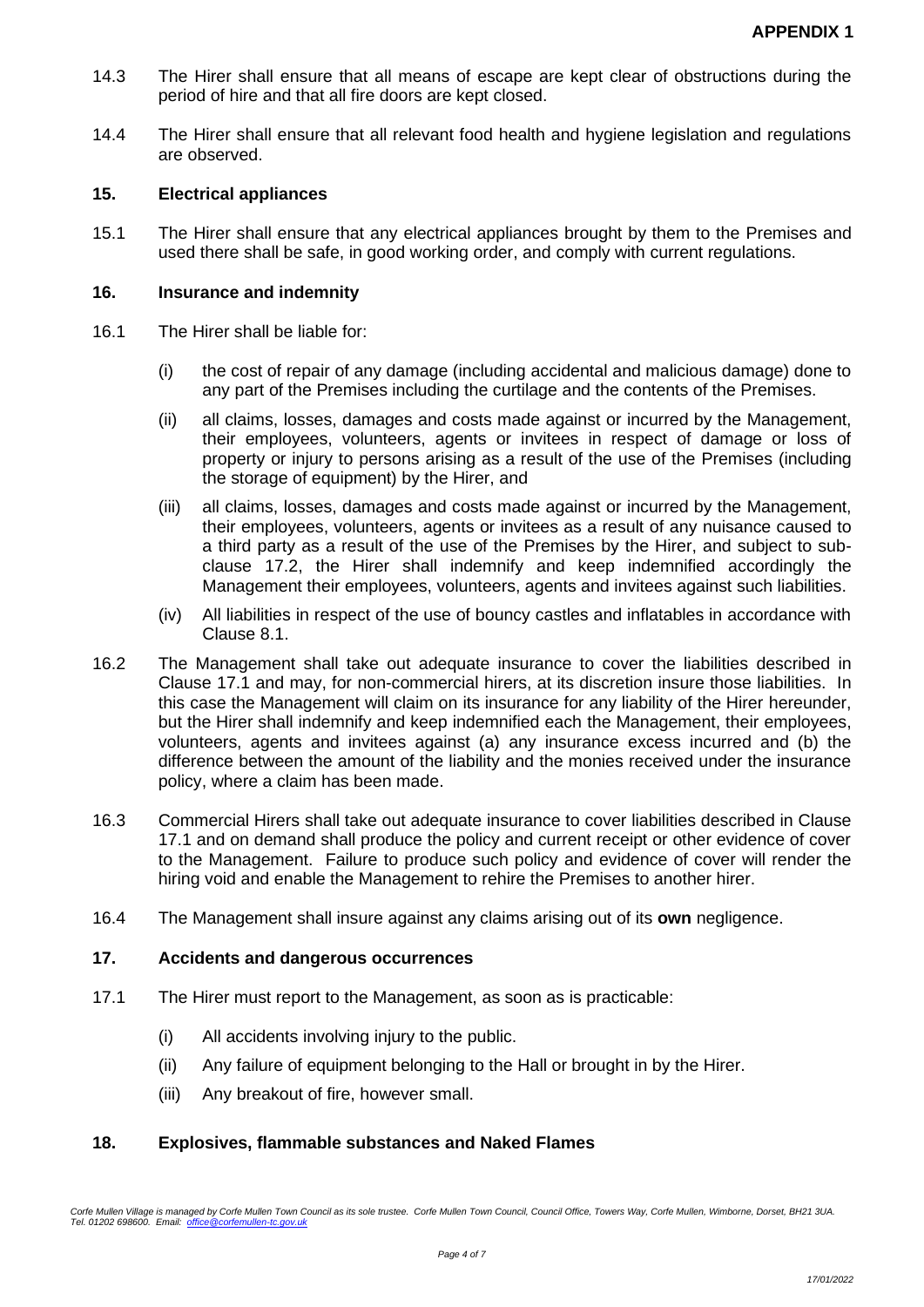- 18.1 The Hirer shall ensure that:
- (i) Highly flammable substances are not brought into or used in any part of the Premises.
- (ii) No naked lights, e.g., lighted candles and pyrotechnics etc., are used in any part of the Premises.
- (iii) No internal decorations of a combustible nature (e.g., polystyrene, cotton wool) shall be erected without the consent of the Management. No decorations are to be put up near light fittings or heaters.
- (iv) Smoke machines are not to be used under any circumstances.

#### **19. Smoking**

19.1 Under the Health Act 2006 (The Smoke-free (Premises and Enforcement) Regulations 2006) smoking is not permitted in any part of the Premises.

#### **20. Cancellation by the Hirer**

**20.1** The Hirer will provide a minimum 10 days' notice of cancellation of any booking. If such notice is not provided, then the full hire charge will be payable.

#### **21. Cancellation by the Management**

- 21.1 The Management reserves the right to cancel any hiring by written notice to the Hirer in the event of:
	- (i) the Premises being required for use as a Polling Station for a Parliamentary or Local Government election or by-election.
	- (ii) the Management reasonably considering that such hiring will lead to a breach of licensing conditions or other legal or statutory requirements, or where unlawful or unsuitable activities take place at the Premises as a result of the hiring.
	- (iii) the Management reasonably considering that such hiring will lead to a breach of these Conditions of Hire.
	- (iv) the Management reasonably considering that the Booking Conditions have been breached.
	- (v) the Premises becoming unfit for the use intended by the Hirer.
	- (vi) an emergency requiring use of the Premises as a shelter for the victims of flooding, snowstorm, fire, explosion or those at risk of these or similar disasters.
	- (vii) the Premises becoming temporarily unfit or unsafe for public use.
- 21.2 (i) The Hirer shall be entitled to a refund of any amount already paid where the Management cancels the booking under Clause 22.1, save for Clause 22.1 (ii), (iii) and (iv) where the Hirer will receive a 75% refund only.
	- (ii) but the Management shall not be liable to the Hirer for any resulting direct or indirect loss or damages whatsoever.

### **22. End of Hire Responsibility**

- 22.1 The Hirer shall ensure at the end of the hiring that:
	- (i) The Premises is ready to be vacated by the time stated on the booking form.

*Corfe Mullen Village is managed by Corfe Mullen Town Council as its sole trustee. Corfe Mullen Town Council, Council Office, Towers Way, Corfe Mullen, Wimborne, Dorset, BH21 3UA. Tel. 01202 698600. Email: [office@corfemullen-tc.gov.uk](mailto:office@corfemullen-pc.gov.uk)*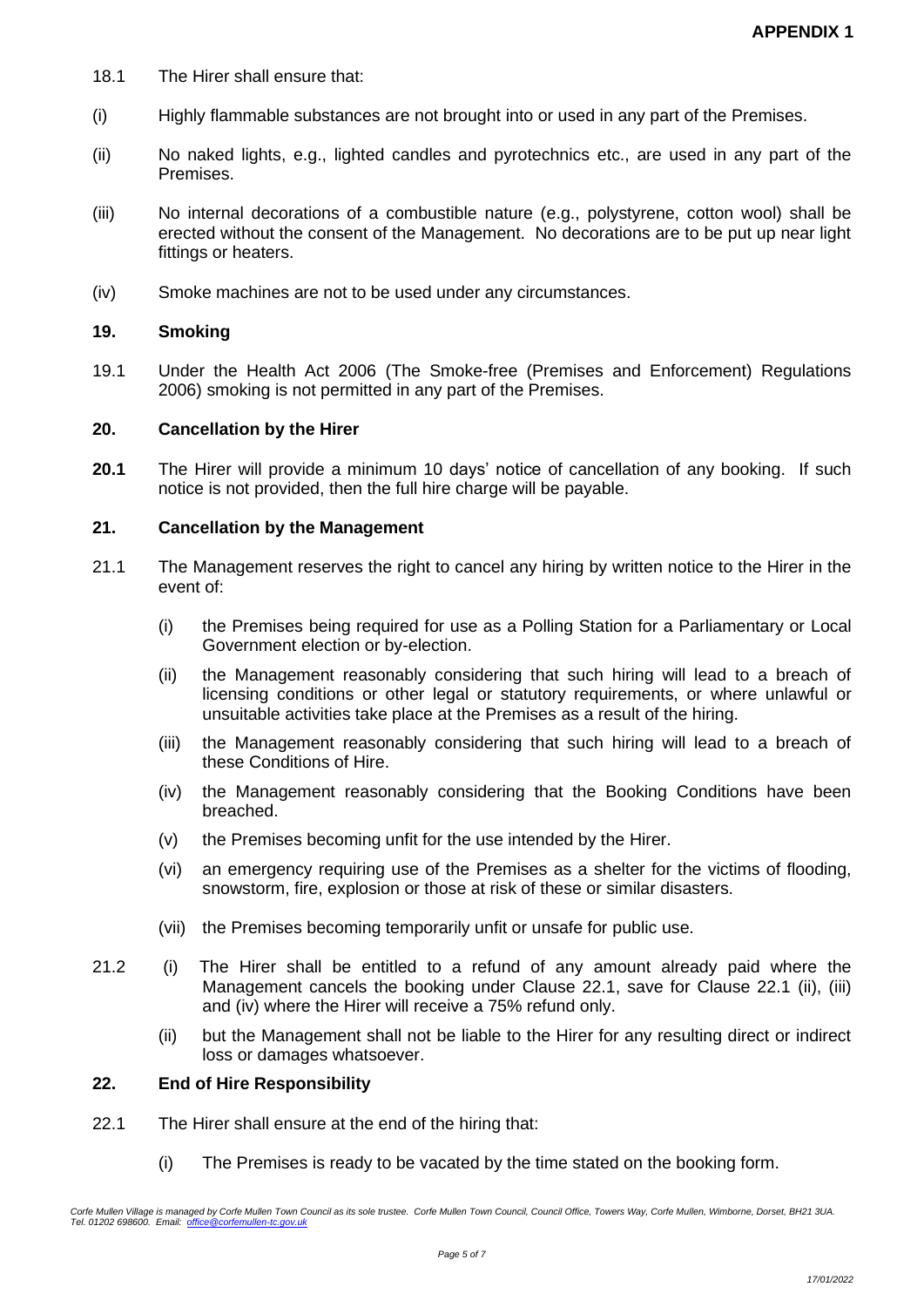- (ii) The Premises are left in as clean and tidy a condition as at the commencement of the hiring.
- (iii) All furniture and contents replaced in their usual positions.
- (iv) A note is made of any damage and/or breakages and this is given to the Management at the earliest opportunity.
- (v) Unless special arrangements have been agreed with the Management, all rubbish is bagged up and put in the paladin in the car park at the rear of the village hall. Any excess rubbish which will not fit in the paladin should be taken away from the Premises. If this is not done, the Management reserves the right to charge a penalty of up to £25. Rubbish left in the building will result in an automatic surcharge of £50.
- (vi) He/she remains on the Premises until the caretaker has arrived to secure the Premises, unless alternative arrangements have been agreed prior to the booking. The Management reserves the right to withhold the full damage deposit if the premises are left unoccupied and unlocked.

#### **23. Damage Deposit**

Damage deposits will be returned after the date of the booking less any allowance for damage, rooms left untidy or not cleaned etc. The level of such allowance to be set by the Management whose decision is final.

#### **24. Late arrival or departure**

The Management reserves the right to charge a penalty of £25 per half hour for any late departure of the hirer, in addition to any additional hire charge due for a late departure.

#### **25. Lost Property**

The Committee does not accept any responsibility for any property left in the Hall or in any car parked in the car park. Any items found after the letting period will be held for three months and after that date will be disposed of.

*Corfe Mullen Village is managed by Corfe Mullen Town Council as its sole trustee. Corfe Mullen Town Council, Council Office, Towers Way, Corfe Mullen, Wimborne, Dorset, BH21 3UA. Tel. 01202 698600. Email: [office@corfemullen-tc.gov.uk](mailto:office@corfemullen-pc.gov.uk)*